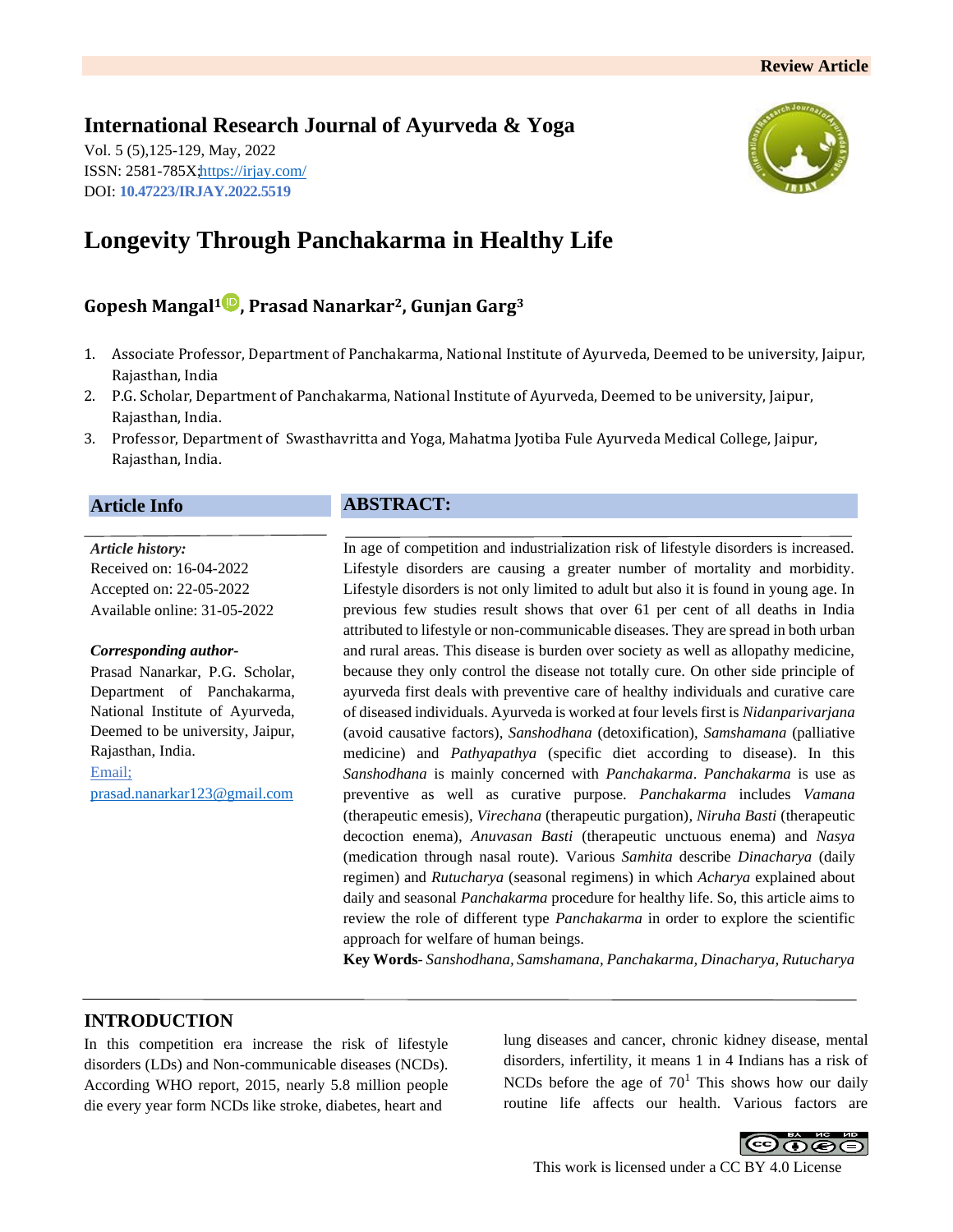responsible for this situation like professional work load, environmental pollution, dietary indiscipline and lack of exercise. To deal with this problem allopathy medicine have boundary, they only control them but not cure disease. On others side from last decade, importance of ayurveda and yoga are increases which result into more people attracted toward *Ayurveda* to overcome LDs and NCDs and to balance healthy life. For healthy life daily and seasonal regimen are described by various *Acharya* in various *Samhita* under the heading of as *Dincharya* and *Rituchrya*. In this regimen, *Acharya* explain various type *Panchakarma* according to condition of season and daily routine. This panchakarma procedure are important to maintaining the healthy life.

## **AIM**

To maintain the healthy life, which will help you strengthen your immunity and fight pathogens through *Panchakarma*.

## **OBJECTIVE**

- 1. To protect healthy people from diseases during this transition period with help of *Panchakarma*.
- 2. To increase the immunity of healthy people and decrease the rate of risk of LDs and NCDs using *Panchakarma*.

## **METHOD AND MATERIALS**

When explaining the necessity of *Panchakarma*, *Acharya Charak* said that *Dosha* (*Vata*, *Pita*, *Kapha*) cured by *Langhana* and *Pachana* treatment may reappear, but the *Dosha* is unlikely to resurface with *Sanshodana* therapy (*Panchakarma* treatment). *Panchakarma* therapy is more effective in the treatment of recurring illnesses<sup>2</sup>. Therefore, *Panchakarma* therapy is consider more effective than *Sanshamana* therapy (palliative medicine). *Acharya Charak* said, "*Swasthsya Swasth Swastha Rakshanam Aturasya Vikarprshaman*<sup>3</sup> " it indicates *Ayurveda* is primarily focus on *Swastha Sanrksahna* it means protect the health of person and secondarily cure diseased person with help of *Sanshodhana* and *Sanshaman* therapy. *According to Acharya Shushruta* person is said to *Swastha*  if he is having *Samdosha* (equilibrium state of *Tridosha*), *Samagni* (normal state of digestive fire)*, Samdhatumalkriya* (equilibrium state of major structural components of body and waste products)*, Prasanna-Atma-Indriya* and *Mana* (happy state of soul, senses organs and mind)<sup>4</sup>. According to this definition *Acharya* gave daily

and seasonal routine and regimen what to do or what not to do as in the form of *Dincharya* and *Rituchraya* and what type of *Panchakarma* to do in that time as follow as: -

#### **Role of** *Panchakarma* **in** *Dincharya***: -**

In *Dincharya* various *Panchakarma* procedures are explained in *Charaka Samhita*<sup>5</sup> (Table 1)

#### **1.** *Anjana* **–**

There are two types of *Anjana* as follows – first is *Souvira*-*Anjana*, which use on daily basis, it maintains health of eye and second is *Rasanjana* which told to use every 5<sup>th</sup> and 8<sup>th</sup> day at night to protect from *Kapha Dosha*<sup>6</sup> .

# 2. *Dhumpana* **–**

1. *Prayogika*, 2. *Snehik* and 3. *Virechanik* are the three types of *Dhumpana*<sup>7</sup> , in which *Prayogik Dhumpana* is used on daily basis protect form *Vata* and *Kapha Dosha*, *Shirshoola* (Headache), *Kasah* (Cough), *Swasaha*  (Bronchial Asthama), *Nasasrav* (Nasal discharge), *Tandra*  (Drowsiness)etc. *Acharya Charak* said it can be use on eight different time.<sup>8</sup>

#### 3. *Nasya* **–**

*Nasya* is divided into five categories: 1. *Navana*, 2. *Avpeedana*, 3. *Dhyapana*, 4. *Dhoom*, and 5. *Pratimarsha*. It is recommended that *Pratimarsha Nasya* be utilized on a daily basis; often, *Anu Taila* is used for this purpose. It balances the *Vata Dosha* and brings unctuousness to the head and neck region, preventing degenerative illnesses of the brain and sense organs in particular<sup>9</sup>

#### 4. *Gandusha* **and** *Kavala* –

*Sneha Gandusha* as use in daily practice which prevents *Vataja* diseases of the mouth, such as lip cracking and dryness, as well as *Swarbheda* (loss of voice).

*Kavala* prevents mostly *Kaphaja* diseases using *Kavala* of *Khadira* Bark, *Arimed*, and *Kshiri Vraksha*. When *Gandusha* is done with lukewarm water, it creates a feeling of lightness (*Laghuta*) in the tongue. *Mukhvairasya* (faulty taste), *Dourgandh* (halitosis), *Lalasrav* (excessive salivation), *Aruchi* (tastelessness), *Mukhvairasya* (faulty taste), *Dourgandh* (halitosis), *Lalasrav* (excessive salivation) $10$ 

#### **5.** *Udwartana* **–**

It is the process of massaging the skin pores with powdered *Kaphahara* medicines (*Triphala Churna*, *Yava Churna*). It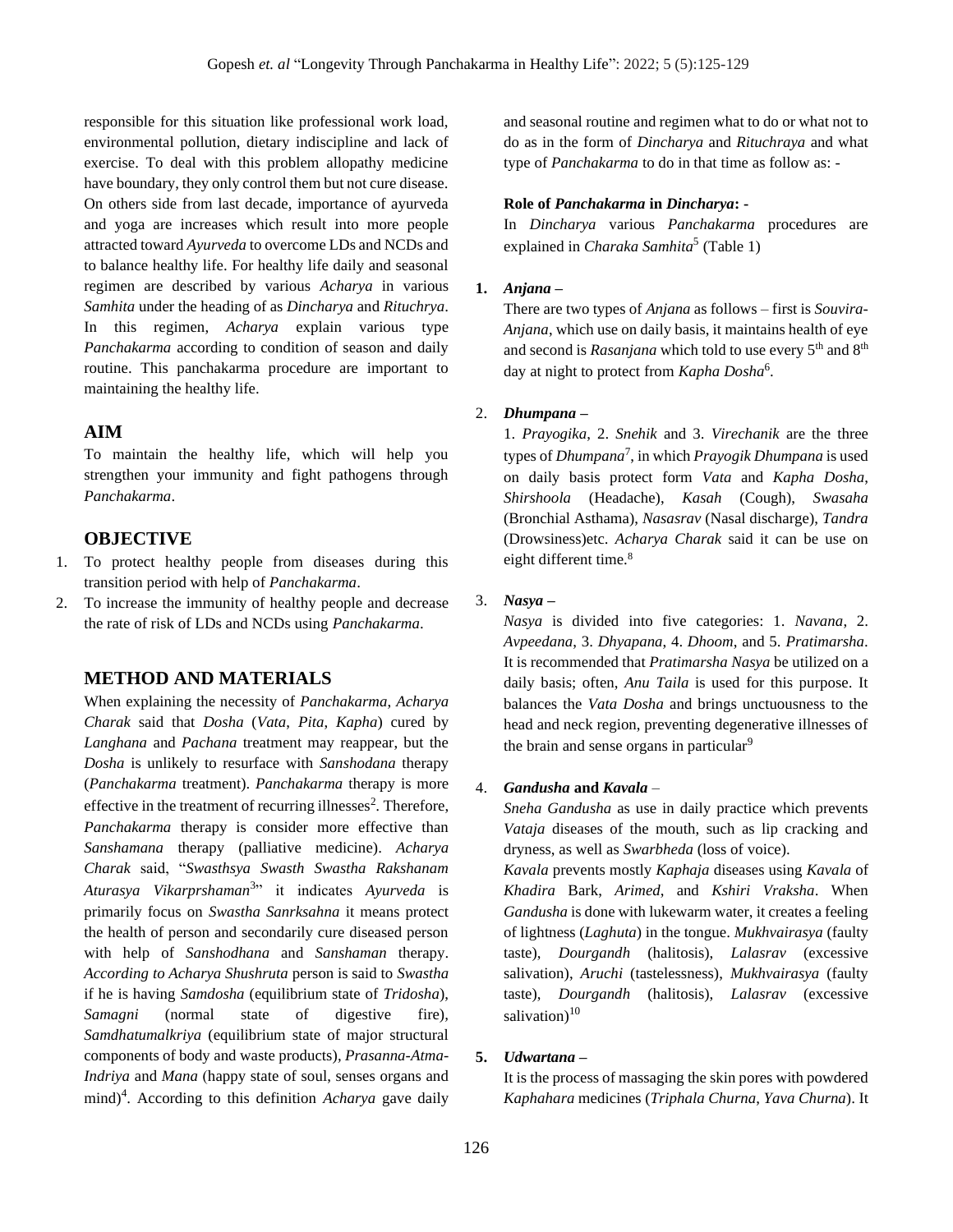enhances the complexion, lowers fat, itching, and skin outbreaks.

#### 6. *Abhyanga* –

Oil massage therapy eliminates *Vata dosha* from body, remove tiredness from body. It will be use on daily routine it protects form external organisms $^{11}$ 

#### **Role of** *Panchakarma* **in** *Rutucharya*: -

*Acharya Vagbhata* explain accumulation, outbreak, and mitigation of doshas according to the nature of  $Kaal$ (time)<sup>12</sup> –

- *Vata Dosha*: *Vata dosha* is accumulated in summer, aggravates in rainy season and mitigates in the autumn.
- *Pitta Dosha*: *Pita dosha* is accumulated in rainy season, aggravates in the autumn, and the mitigates is in the winter.
- *Kapha Dosha*: -*Kapha Dosha* is accumulated in winter, aggravates in spring and mitigates in summer.

Table 2 shows collectively shows accumulation, aggravation & mitigation of *Tridosha*. When this dosha attend their *Prakopa* (aggravated) stage the travels along the body, where there is *Khavaigunya* (vacant space) they lodge there (*Sthansamsrayaha*) and resulted into formation of disease. Therefore, to protect the healthy person *Acharya* explain *Rutu*-*Shodhana* (seasonal detoxification)<sup>13,14,15</sup>.

- 1. In *Varsha Rutu, Niruha Basti* (therapeutic decoction enema), *Anuvasan Basti* (therapeutic unctuous enema) are used in the treatment of vitiated *Vata Dosha*.
- 2. In *Sharada Rutru, Virechana* (therapeutic purgation) is used in the treatment of vitiated *Pitta Dosha*.
- 3. Similarly, in *Vasant Rutu, Vamana* (therapeutic emesis) is used in the treatment of vitiated *Kapha Dosha*<sup>16</sup>,<sup>17</sup>.

Due to this treatment early removal of vitiated *Dosha* take place healthy person is protected from disease.

#### **DISCUSSION**

*Panchakarma* procedures are used to cleanse the body channels, eliminate toxins from the body, and bring about the harmony of bio-humours (*Tridosha* i.e., *Vata, Pitta, Kapha*, and *Manasa Dosha* i.e., *Raja and Tama*) in order to obtain long-lasting beneficial effects, which further leads to chemical balance inside the bio-system and thus provide the normal chemical and electrical environment in the brain, restoring homeostasis.

#### *Vamana Karma* –

*Vaman Karma* means to therapeutic emesis or expel out

aggravated *Doshas* through oral route, which indicated purification of *Urdhwa Bhaga<sup>18</sup>* . *Vamana* is more than just a stomach lavage, as modern doctors believe; it has a direct influence on *Agnisthana*, or the liver, and an impair *Agni* is one of the disease's initiating elements.

#### *Virechana Karma* –

It's a type of therapeutic purgation that's used to get rid of morbid *Pitta Dosha* from the body via the anal canal, as well as to treat *Pittaja* diseases. *Virechana* can be used to treat *Pitta Samsargaja Doshas*, *Kapha Samsrista Doshas*, and *Pitta Sthanagata Kapha* as well. It's worth noting that, unlike current purgatives, *Virechana* is a full-fledged therapeutic treatment with both systemic and local effects. *Virechana Karma* eliminates *Bahudrava Shleshma* and *Pitta dosha* from *Vayusthana*, resulting in *Dhatwagni Pradeepan* and the maintenance of *dosha-dhatu* equilibrium, which is beneficial for the production and nutrition of *Uttarottardhatu*. Each and every cell is nourished by *Rasa* and *Rakta* Dhatu, which boosts the generation of *Dhatus* essence. *Vyadhikshamatva* is caused by the presence of *Oja* in the body (immunity). *Oja* degeneration is a significant casualty of lifestyle diseases, which is treated with *Virechana 19* .

#### *Niruha Basti –*

The *Virya* of *Basti* delivered in the *Pakvashaya* influences the entire body, much as the sun in the sky affects the *Bhurasa* (water), even if it is far away. This example demonstrates that the effect of *Basti* is not only dependent on the active principle's absorption, but also on the active principle's contact with the *Pakvashaya*, demonstrating the action of *Basti Virya* by *Nipata*.

When *Basti* is delivered in the *Pakvashaya*, *Samana Vayu*, with the help of *Apana Vayu*, absorbs its *Virya* (likely active ingredients). Then it spreads to other *Vayus* and has an effect on them. *Pitta* and *Kapha Dosha* are likewise kept in their proper settings. It has an influence on *Bhutas*, which are similar to *Virya's Guna*. *Basti Virya* is transported via the *Kedarikulya Nyaya*, which spreads it throughout the body by way of various *Vayus*. This quotation supports the hypothesis of *Basti* active principles, i.e., phytochemicals of the Basti, being absorbed because the activity is dependent on *Gunas*, which are *Dravya* characteristics.

#### *Anuvasan Basti* –

The mucosal layer is the thinnest and comes into direct touch with the *Basti Dravya* given (drugs). When the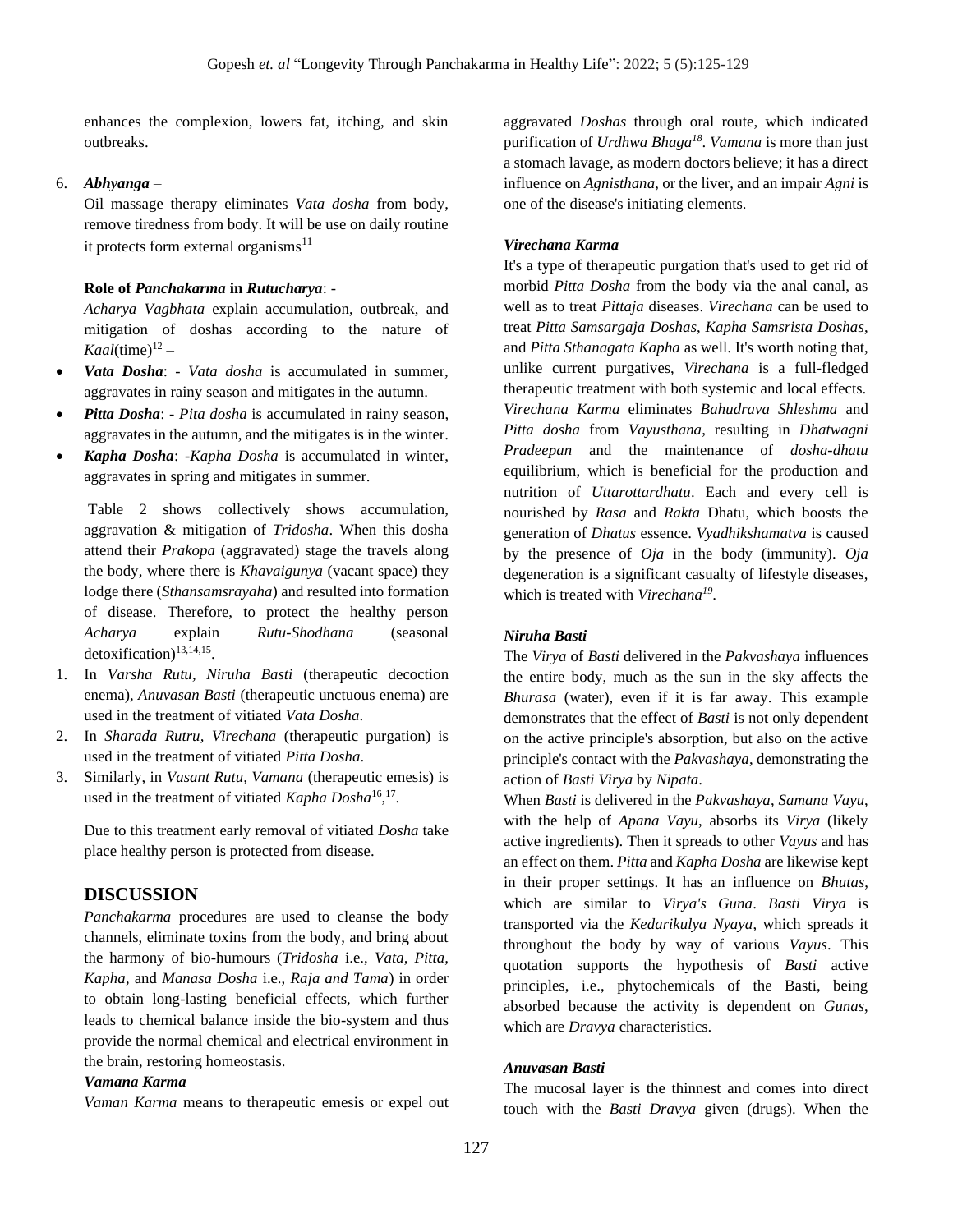intestine is cleansed on a daily basis, the layers of the intestine and villi receive nutrition, allowing for better micronutrient absorption, which then enters the circulation and eventually reaches the target organ. The lipid soluble content supplied via the *Anuvasana Basti* is easily absorbed by the mucous membrane of the colon, which then assimilates into the circulation for systemic effect.

#### *Nasaya***: -**

*Pratimarsha Nasya* is used not only for curing ailments, but also for preventing them. *Pratimarsha Nasya* is a simple to use remedy that can be taken at any moment and used from birth to death. There is little risk of problems, and no particular care is required<sup>20</sup>. The therapy increases the oxygenation process, which has a direct impact on brain function. If done on a daily basis, the therapy is advantageous since it keeps the eyes, nose, and ears healthy. *Pratimarsha Nasya* is used to treat disorders of the head, which is an essential portion of the central nervous system that controls processes all over the body.

# **CONCLUSION**

The holistic approach to physiological and mental growth that *Ayurveda* takes has propelled it to the forefront of medicinal treatments for a variety of diseases and general malaise. It also causes apparent psychological and spiritual changes in the individual, ensuring a complete transformation of one's lifestyle. *Panchakarma* is a rigorous detoxification and purification process that is one of the most prominent *Ayurvedic* medicines. These operations help us maintain a healthy weight, prevent hypertension, and make us feel lighter, freer, and happier in general. It also aids in the healthier management of stress, anxiety, tension, agitation, impatience, and misery. We will instantly climb above severe debt if we conquer the symptoms of today's luxurious lifestyle.

# **Acknowledgements:- Nil Conflict of Interest – None Source of Finance & Support - Nil**

# **ORCID**

*Gopesh Mangal* , <https://orcid.org/> 0000-0003-2305-0820

#### **REFERENCE**

- 1. [Https://Www.Wbhealth.Gov.In/NCD/](https://www.wbhealth.gov.in/NCD/)
- 2. Tripathi B, Charaka Samhita, Sutra Sthana, Chapter 16 Verse 20, Varanasi; Chaukhambha Publication; 2019. Pg. 323
- 3. Tripathi B, Charaka Samhita, Sutra Sthana, Chapter 30 Verse 26, Varanasi; Chaukhambha Publication 2019. Pg.565.
- 4. Thakararal KK, Sushruta Samhita, Sutra. Sthana, Chapter 15 Verse 41, Varanasi; Chaukhambha Publication 2019. Pg.179.
- 5. Tripathi B, Charaka Samhita, Sutra Sthana, Chapter 5, Varanasi; Chaukhambha Publication;2019. Pg.142
- 6. Tripathi B, Charaka Samhita, Sutra Sthana, Chapter 5, Varanasi; Chaukhambha Publication;2019. Pg.115.
- 7. Tripathi B, Charaka Samhita, Sutra Sthana, Chapter 5 Verse 20-24, Varanasi; Chaukhambha Publication; 2019. Pg.118
- 8. Tripathi B, Charaka Samhita, Sutra Sthana, Chapter 5 Verse 35-36, Varanasi; Chaukhambha Publication; 2019. Pg.121.
- 9. Tripathi B, Charaka Samhita, Sutra Sthana, Chapter 5 Verse 35-36, Varanasi; Chaukhambha Publication; 2019. Pg.127.
- 10. Tripathi B, Charaka Samhita, Sutra Sthana, Chapter 5 Verse 70-80, Varanasi; Chaukhambha Publication; 2019. Pg.132
- 11. Tripathi B, Charaka Samhita, Sutra Sthana, Chapter 5 Verse 80-89, Varanasi; Chaukhambha Publication; 2019. Pg.135
- 12. Tripathi B, Ashatang Hridayam, , Sutra Sthana, Chapter 12 Verse 24, Varanasi; Chaukhambha Publication: 2019. Pg.175
- 13. Tripathi B, Charaka Samhita, Sidhi Sthana, Chapter 6 Verse 5-6, Varanasi; Chaukhambha Publication; 2019. Pg.1230
- 14. Tripathi B, Ashatang Hridayam, Bramhanand Tripathi, Sutra Sthana, Chapter13 Verse 33, Varanasi; Chaukhambha Publication: 2019. Pg.189
- 15. Thakararal KK, Sushruta Samhita, Sutra Sthana, Chapter 6 Verse 12, Varanasi; Chaukhambha Publication: 2019. Pg.68
- 16. Tripathi B, Ashatang Hridayam, Sutra Sthana, Chapter1 Verse 25-26, Varanasi; Chaukhambha Publication, 2019. Pg.19-20.
- 17. Tripathi B, Charaka Samhita, Sharir Sthana, Chapter 2 Verse 45, Varanasi; Chaukhambha Publication 2019. Pg.856
- 18. Tripathi B, Charaka Samhita, Kalpa Sthana, Chapter 1 Verse 4, Varanasi; Chaukhambhapublication.2019. Pg.1072.
- 19. Sharma RK, Agnivesha, Charaka Samhita, Edition- Reprint. Chaukhambha Sanskrit Series Office, Varanasi: Siddhi Sthana, 2001.
- 20. Tripathi B, Ashatang Hridayam, Sutra Sthana, Chapter 20 Verse 32-33, Varanasi; Chaukhambha Publication 2019. Pg.249.

**How to cite this article:** Mangal G, Nanarkar P, Garg G " Longevity Through Panchakarma In Healthy Life" IRJAY.[online]2022;5(5);125-129. Available from[: https://irjay.com](https://irjay.com/) DOI link- https://doi.org/10.47223/IRJAY.2022.5519